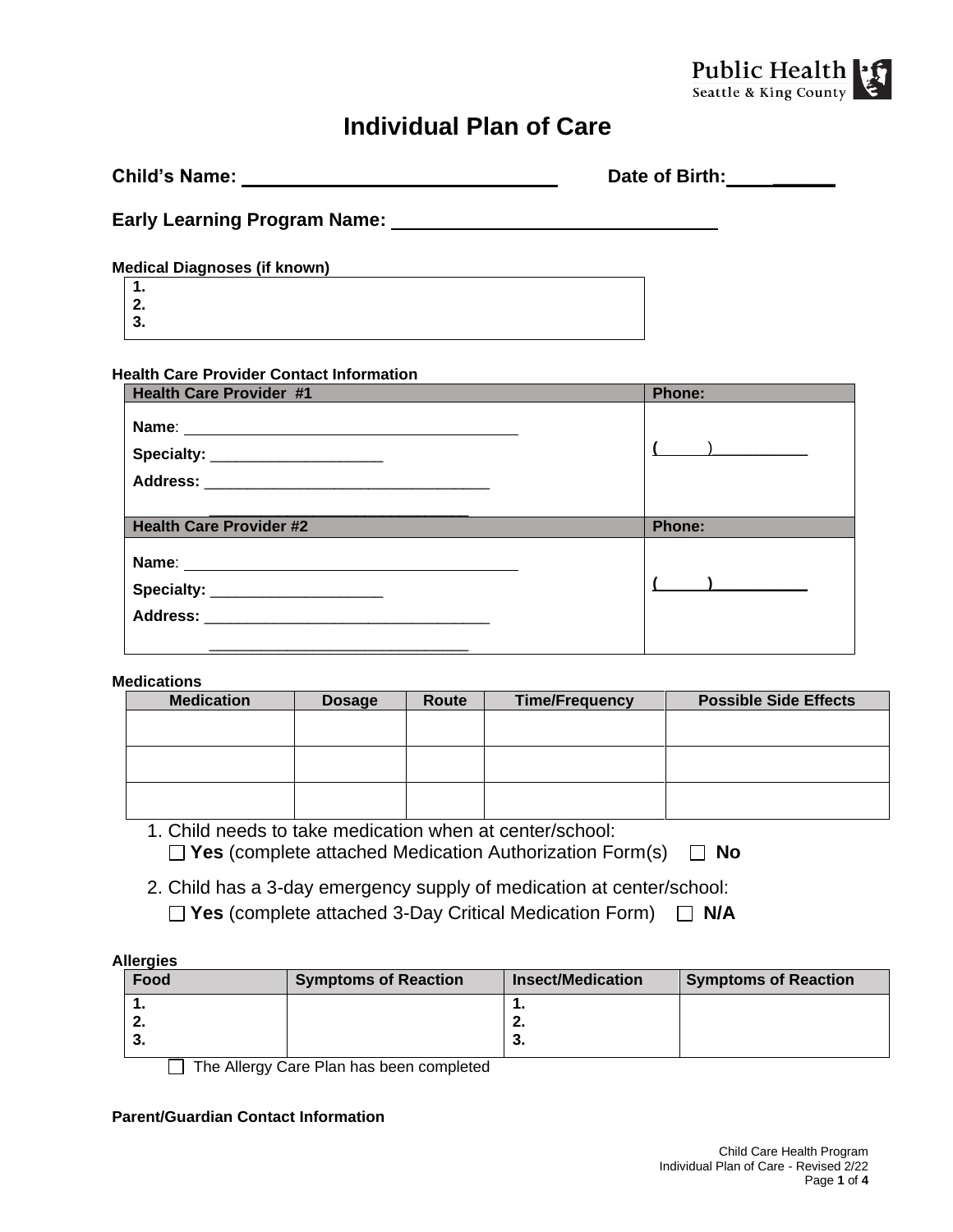| <b>Parent/Guardian</b>  | <b>Phone:</b>  |
|-------------------------|----------------|
|                         |                |
|                         |                |
| Parent/Guardian         | <b>Phone:</b>  |
| Relation: _____________ | $\blacksquare$ |

#### **Emergency Contact Information**

| <b>Emergency Contact #1</b> | <b>Phone:</b>                                                                                                                                                                                                                        |
|-----------------------------|--------------------------------------------------------------------------------------------------------------------------------------------------------------------------------------------------------------------------------------|
| Relation: _______________   |                                                                                                                                                                                                                                      |
| <b>Emergency Contact #2</b> | <b>Phone:</b>                                                                                                                                                                                                                        |
|                             |                                                                                                                                                                                                                                      |
| <b>Relation:</b>            | <u>and the community of the community of the community of the community of the community of the community of the community of the community of the community of the community of the community of the community of the community</u> |

### **Care in an Emergency**

□ Parent Consent to Emergency Treatment is attached

Exchange of Information forms for community providers (i.e. physicians, OT/PT, Speech Therapists, Mental Health Counselor) is attached

Please describe any known, possible emergency situation that might happen with your child **(i.e. what might the emergency be, and what signs will your child show?):**

**Please list, in order, the steps you'd like the staff to take in response to this emergency:**

**Please identify any ways staff can help prevent an emergency:**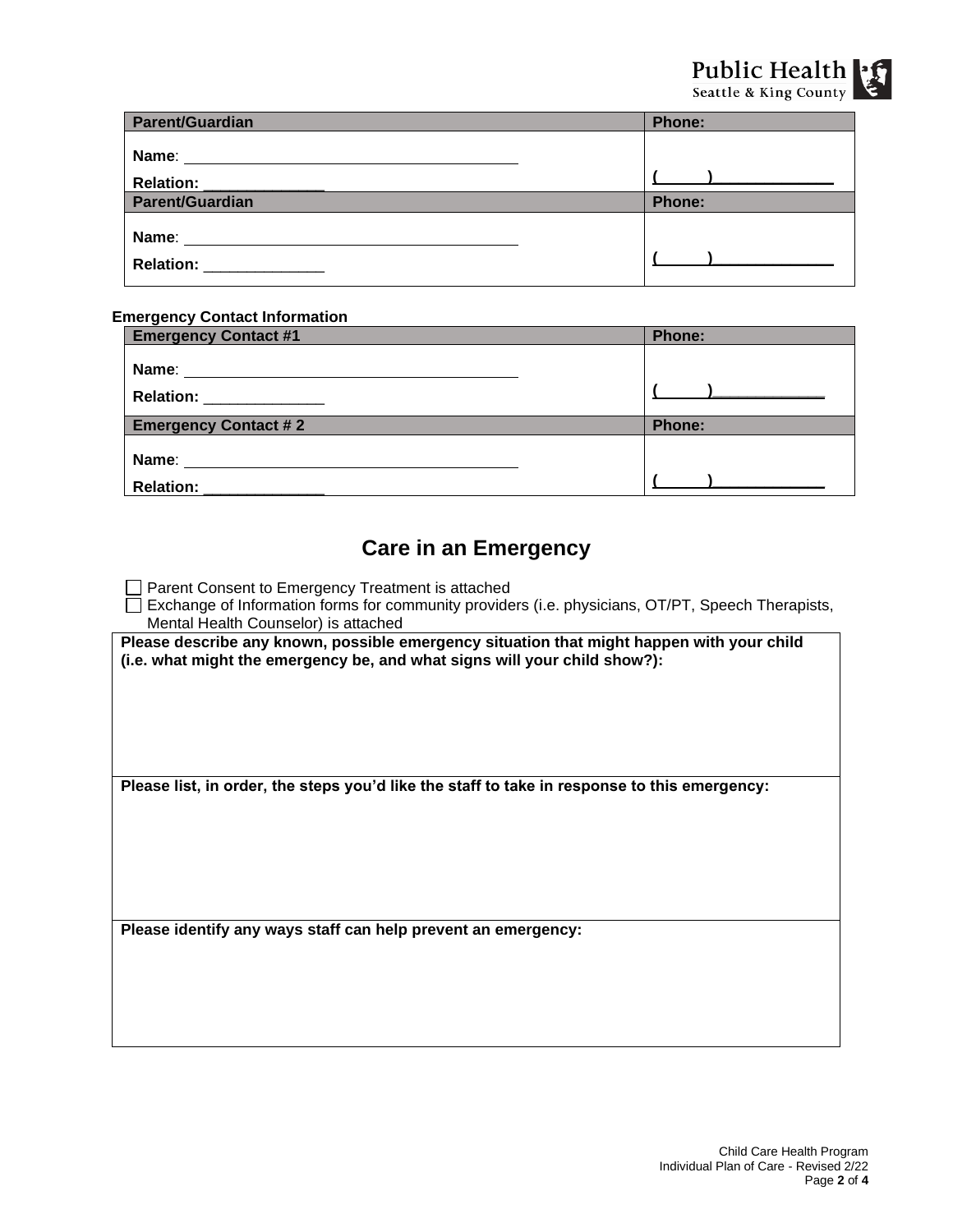

### **Individual Plan of Care**

**ACTIVITIES OF DAILY LIVING:** Use this area to talk about your child's abilities to care for him or herself, such as toileting, tooth brushing, hand washing. Describe what support and/or equipment s/he needs to accomplish these tasks.

**NUTRITION:** Use this section to talk about your child's nutritional needs. Describe any nutritional formulas, food allergies or restrictions, feeding techniques, precautions, or equipment used.

**RESPIRATORY:** Use this section to talk about your child's respiratory care needs. Describe the care or treatments your child needs and any special techniques or precautions you use when giving care.

**COMMUNICATION:** Use this section to talk about your child's ability to communicate and to understand others. Describe how your child communicates. Include sign language words, gestures, or any equipment your child uses.

**MOBILITY:** Use this section to talk about your child's ability to get around. Include any equipment your child uses and/or positioning for play. Describe any activity limits and special routines your child has for transfers, pressure releases, positioning, etc.

**REST/SLEEP:** Use this section to talk about your child's nap and sleep schedule. Describe any routines security objects that help your child.

**SOCIAL/PLAY:** Use this page to talk about your child's ability to get along with others. Describe what works best to help your child get along or cooperate with others. Describe your child's favorite things to do.